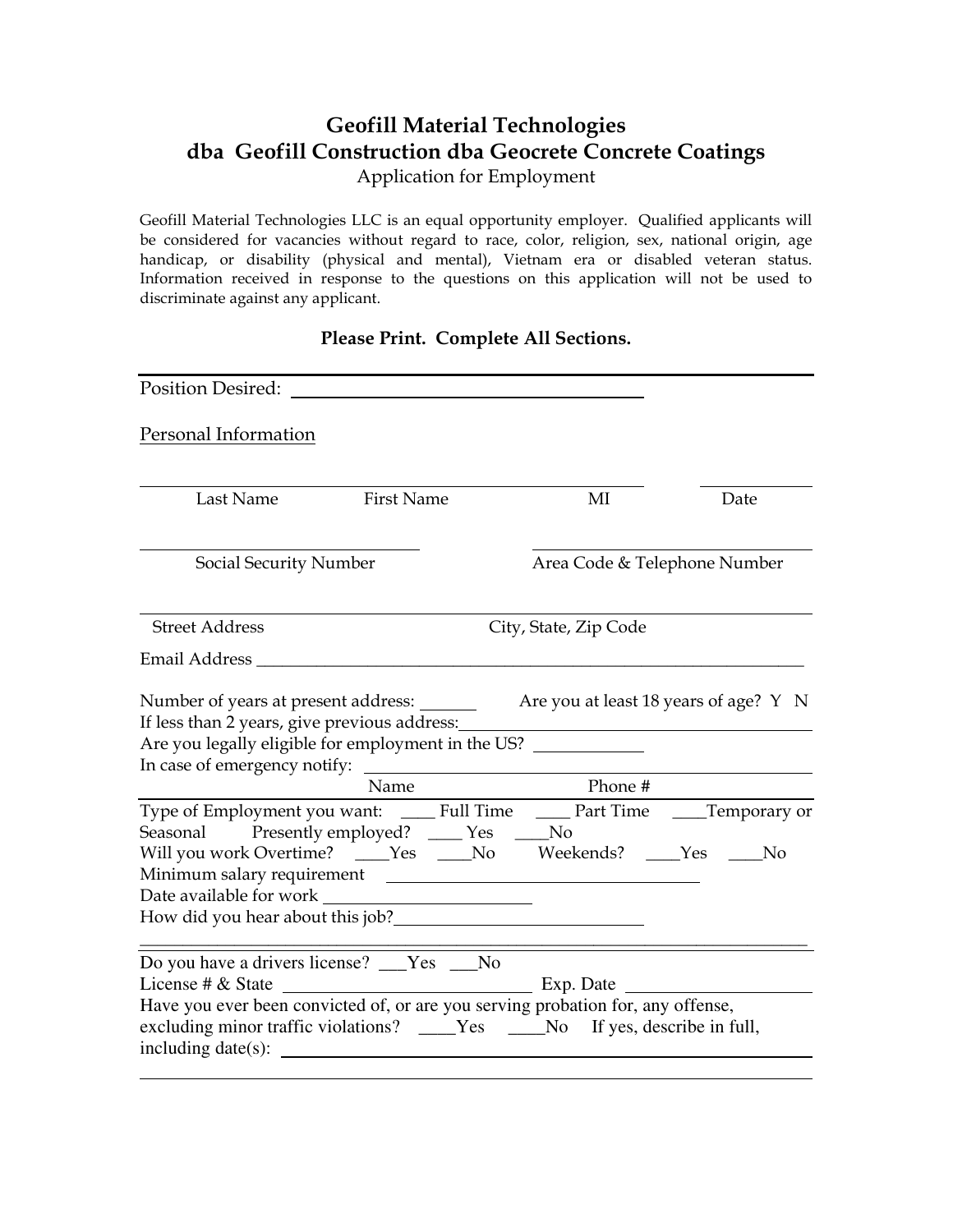List any moving traffic violations incurred in the past 3 years:

 $\overline{a}$ 

**EMPLOYMENT** Please give accurate, complete full time and part time employment record. Start with your present or most recent employer.

| Company Name                  | Telephone                            |
|-------------------------------|--------------------------------------|
| Address                       | Dates of Employment                  |
| Name of Supervisor            | Beginning Pay:<br>Ending Pay:        |
| Job Title/Description of Work | Reason for leaving                   |
| Company Name                  | Telephone                            |
| Address                       | Dates of Employment                  |
| Name of Supervisor            | Beginning Pay:<br>Ending Pay:        |
| Job Title/Description of Work | Reason for leaving                   |
| Company Name                  | Telephone                            |
| Address                       | Dates of Employment                  |
| Name of Supervisor            | Beginning Pay:<br><b>Ending Pay:</b> |
| Job Title/Description of Work | Reason for leaving                   |
|                               |                                      |
| Company Name                  | Telephone                            |
| Address                       | Dates of Employment                  |
| Name of Supervisor            | Beginning Pay:<br>Ending Pay:        |
| Job Title/Description of Work | Reason for leaving                   |
|                               |                                      |

**Military Experience:** Were you in the U.S. Armed Forces? \_\_\_\_Yes \_\_\_\_No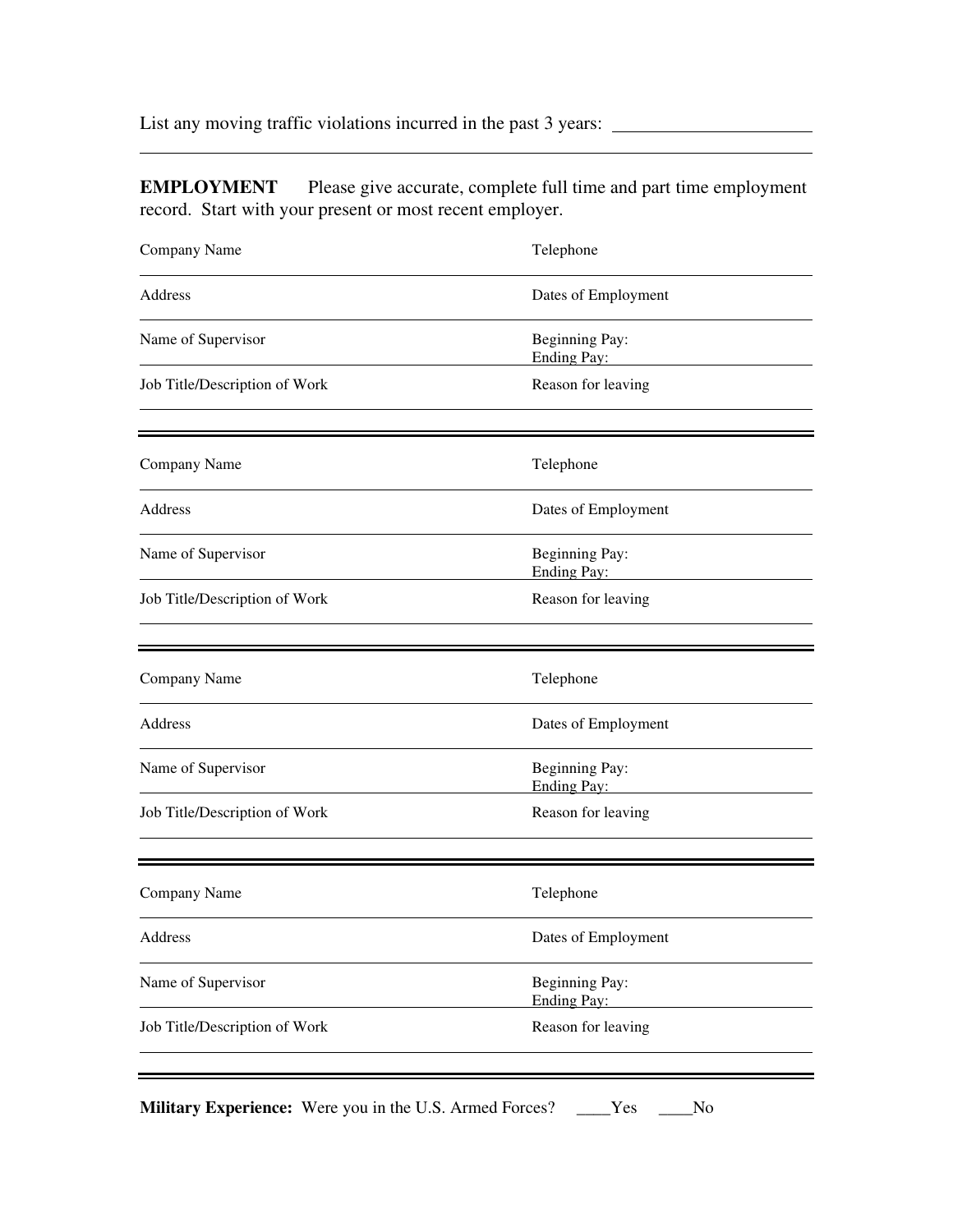If yes, What branch?

Describe any other relevant training or any other information you want us to be aware of at this time.

**Education:** Name & City of School Did you Graduate? Yes No High School \_\_\_ \_\_\_  $\overline{a}$ 

 $\text{Collect}$ 

 $\overline{a}$ 

 $\overline{a}$ 

 $\overline{a}$ 

 $\overline{a}$ 

 $\overline{a}$ 

 $\overline{a}$ 

Trade/Business School \_\_\_ \_\_\_

Describe any specialized training qualifications and/or skills acquired from employment or other experience:

**References:** List job references (exclude relatives) who have personal knowledge of your training, experience and capabilities.

| 1)  | Name & Address | Phone # |  |
|-----|----------------|---------|--|
|     |                |         |  |
| (2) |                |         |  |
|     |                |         |  |
| 3)  |                |         |  |
|     |                |         |  |